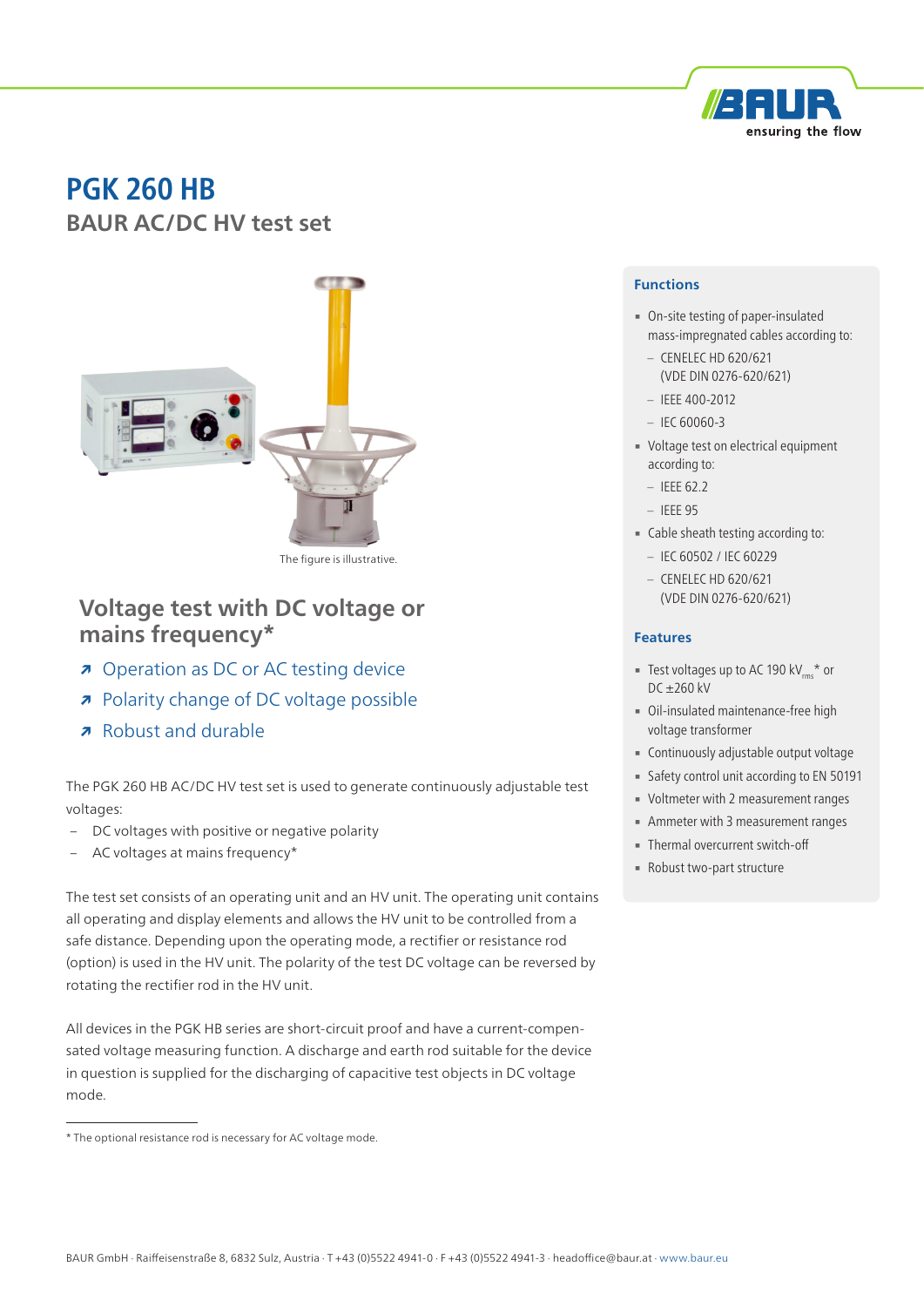

### **Technical data**

| <b>Testing</b>              |                        |
|-----------------------------|------------------------|
| Output voltage              | $DCQ$ to $+26Q$ kV     |
| Option                      | AC 0 – 190 kV<br>rms   |
| Output current (continuous) | $DC + 4 mA$            |
| Option                      | AC 9 mA <sub>rms</sub> |
| Short-circuit current       | $D($ +20 mA            |
| Option                      | AC 20 mA<br>'rms       |
| Accuracy                    |                        |
| Voltmeter (kV)              | 2.5%                   |
| Ammeter (mA)                | 2.5%                   |

| General                                |                                                                                                                                              |
|----------------------------------------|----------------------------------------------------------------------------------------------------------------------------------------------|
| Power supply                           | 200 - 260 V, 50/60 Hz                                                                                                                        |
| Option                                 | 100 - 130 V, 50/60 Hz<br>(with external auto transformer)                                                                                    |
| Power consumption                      | 2,600 VA                                                                                                                                     |
| In short-circuit                       | 5,000 VA                                                                                                                                     |
| Ambient temperature<br>(operational)   | $0^{\circ}$ C to $+45^{\circ}$ C                                                                                                             |
| Storage temperature                    | $-20^{\circ}$ C to $+60^{\circ}$ C                                                                                                           |
| Relative humidity                      | Non-condensing                                                                                                                               |
| Dimensions                             |                                                                                                                                              |
| Operating unit $(W \times H \times D)$ | Approx. 506 x 258 x 319 mm, (19", 5 RU)                                                                                                      |
| HV unit (Height / Diameter)            | Approx. 2,055 mm / Ø ca. 1,265 mm                                                                                                            |
| Weight                                 |                                                                                                                                              |
| Operating unit                         | approx. 19 kg                                                                                                                                |
| HV unit                                | approx. 280 kg                                                                                                                               |
| Safety and EMC                         | CE-compliant in accordance with<br>Low Voltage Directive (2014/35/EU),<br>EMC Directive (2014/30/EU),<br>EN 60068-2-ff Environmental testing |

#### **Load diagram**